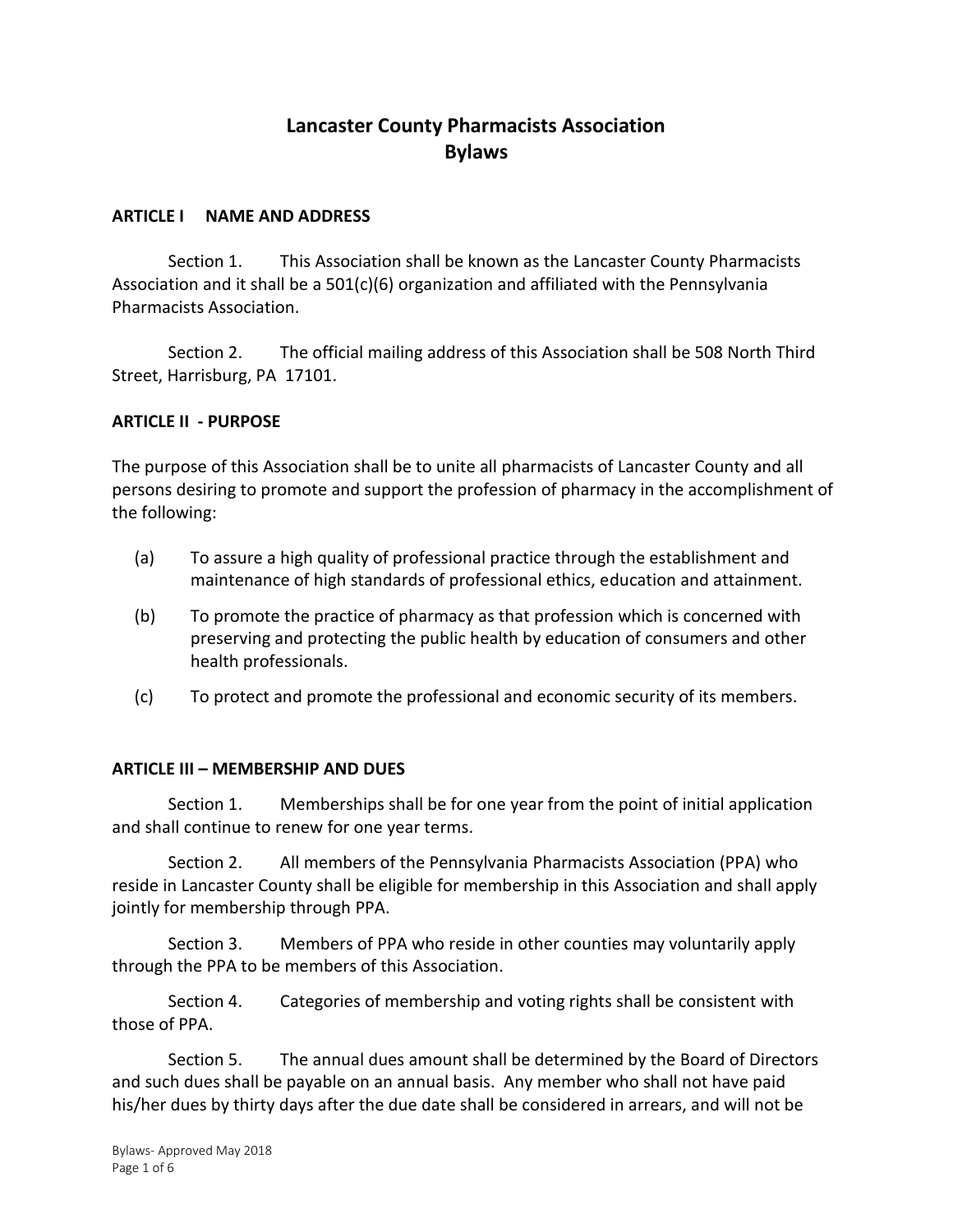entitled to any of the rights of membership. Such members may be reinstated upon payment of current dues.

Section 6 – Honorary Membership to this Association. Any person whose activities in pharmacy or an allied profession merit such special recognition may be elected to Honorary Membership by a two-thirds vote of the voting members present at any regular membership meeting, providing his or her name has been previously submitted to the Board of Directors. Honorary Membership requires no dues and shall be a member of only this Association.

Section 7 – Life Membership. Any registered pharmacist who has distinguished himself or herself in the following of his or her profession and has been active in the Association work for a significant period of time may be elected a Life Member by a two-thirds vote of the voting members. Life Membership requires no dues and shall be a member of only this Association unless they also meet the requirements for Life Membership in PPA.

# **ARTICLE IV OFFICERS AND THEIR DUTIES**

The Officers of the Association shall consist of: President, President-Elect, Secretary, Treasurer, and Immediate Past President any of which are subject to removal from office by a majority vote of the voting members.

Section I – President. The President, or in his/her absence, the President-Elect, or in his/her absence, another officer, shall preside at the general membership meetings of the Association; appoint committees with approval of the Board of Directors; execute all official documents of the Association; and generally oversee the administration and welfare of the Association, and perform such other duties as required by the office.

Section II – President-Elect. The President-Elect shall preside in the absence of the President or assist at any meetings as requested by the President. He/she shall oversee the fulfillment of the duties of all elected or appointed officers. He/she shall perform other duties as may be set forth by the Board of Directors.

Section III – Secretary. It shall be the duty of the Secretary to keep a record of the minutes of all Board and membership meetings, and ensure all are distributed and maintained according to the policy of the Association. He/she shall perform other duties as may be set forth by the Board of Directors.

Section IV – Treasurer. The Treasurer shall have custody of the funds and securities and shall keep full and accurate accounts of receipts and disbursements; he/she shall keep the monies of the Association in a bank or banks in the name of the Association. He/she shall disburse the funds of the Association by checks, which checks shall be signed by such persons as shall be designated by the Board of Directors. He/she shall render a full report of the finances of the Association at each annual meeting and shall be prepared to render a current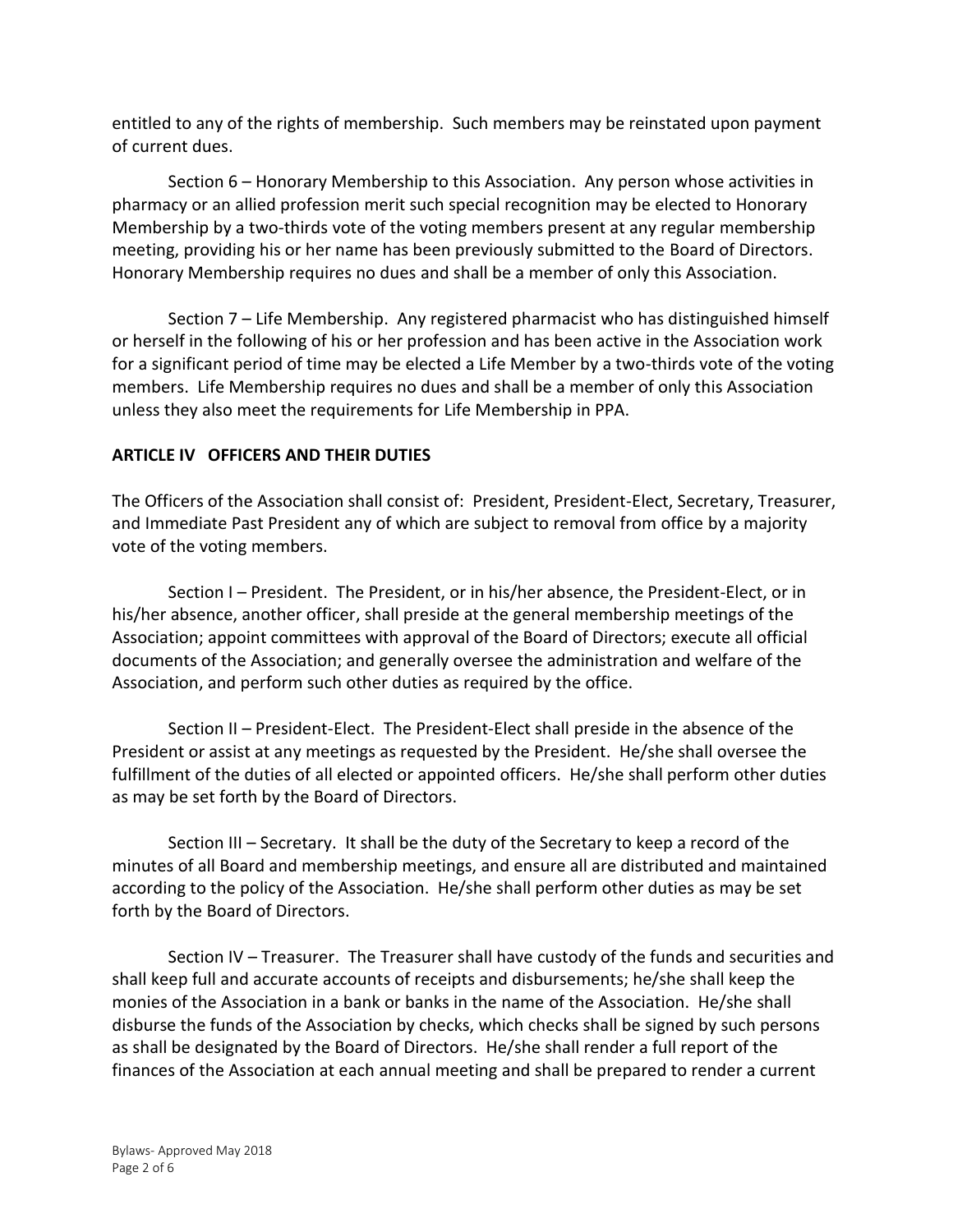report at each meeting of the Board of Directors and of the Association. He/she shall perform such other duties as may be prescribed by the Board of Directors.

Section V. – Immediate Past President. The immediate Past President shall serve as the Chairman of the Board of Directors and preside at all meetings of the Board. He/she shall establish and follow a standard agenda of items as approved annually by the Board of Directors.

Section VI. – Management. The overall management of the Association will be coordinated through the main office of PPA who shall assist in dues billing and collection, membership maintenance, and other administrative duties.

# **ARTICLE V - BOARD OF DIRECTORS**

Section 1. The business of the Association shall be conducted and managed by a Board of Directors. Each director shall have one vote.

Section 2. The Board of Directors shall consist of the five officers and six (6) additional elected Directors at Large. The six directors shall serve three-year staggered terms. (Two (2) of which shall serve three (3) years; two (2) of which shall serve two (2) years; and two (2) of which shall serve one (1) year). In each succeeding year thereafter, two (2) members shall be elected for a three (3) year term, replacing the two (2) lowest term members.)

Section 3 Directors-at-large may be charged with any such additional duties as determined by the President.

Section 4 In case of a vacancy on the Board of Directors, the remaining directors shall fill the vacancy, by majority vote, and such person shall occupy the office as a director for the unexpired term.

Section 5 – The Board of Directors shall determine their schedule of meeting dates, times, and locations and shall meet at least four (4) times per year. Notice of all meetings shall be provided to each Board member at least ten (10) days in advance of such meeting.

Section 6 - Attendance of all Board members shall be mandatory, except for emergency reasons, and any Board member may be replaced by a majority vote of the Board for missing two successive meetings without cause.

# **ARTICLE VI – ELECTIONS**

Section I - All officers and new members of the Board of Directors of the Association shall be elected by ballot in the spring of each year and officially take office on July 1. Terms of office shall run from July 1 to June 30. Lancaster County Pharmacists Association may utilize the electronic ballot system of the Pennsylvania Pharmacists Association.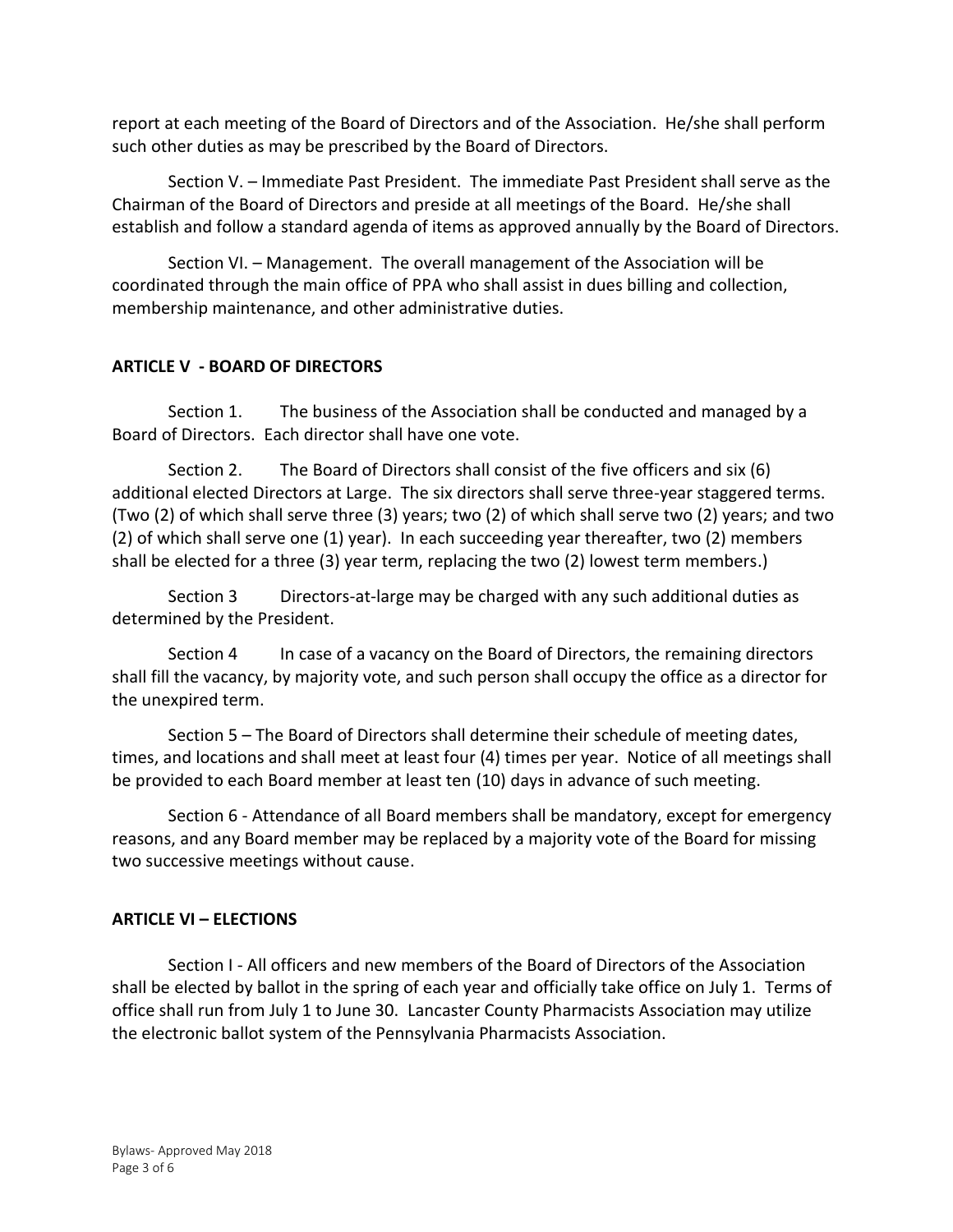Section II – A Nominating Committee shall annually be appointed by the President and confirmed by the Board of Directors no later than December 31 for the following year, for the purpose of developing a slate of candidates for all available positions.

Section III – All candidates for office shall be members of the Association and remain members throughout their term.

## **ARTICLE VII – GENERAL MEMBERSHIP MEETINGS**

Section 1. The Association shall hold at least four (4) general membership meetings per year. Meetings may be for business, social, and/or non-business purposes.

Section 2. Special or extra meetings may be called by the Board of Directors as deemed necessary and shall provide at least ten (10) days advance notice.

Section 3. One general membership meeting per year shall be scheduled and held as the Annual Meeting of the Association.

Section 4. A quorum for the purposes of conducting business at a general membership meeting shall be 10% of the membership or 10 members whichever is lesser.

## **ARTICLE VIII – COMMITEES**

Section 1. The President with the approval of the Board of Directors shall appoint such committees as necessary to aide in the conduction of business and to achieve the purposes of the Association.

Section 2. All members of the committees shall be members of the Association in good standing.

#### **ARTICLE IX – FINANCES**

Section 1. The fiscal year of the Association shall be from January 1 to December 31.

Section 2. The Treasurer shall be responsible for maintaining the accounts of the Association.

Section 3. The Board of Directors shall appoint a Committee of three (3) members to review the books of the Association on an annual basis. The review shall be at the end of the fiscal year and reported at the next meeting of the Board of Directors.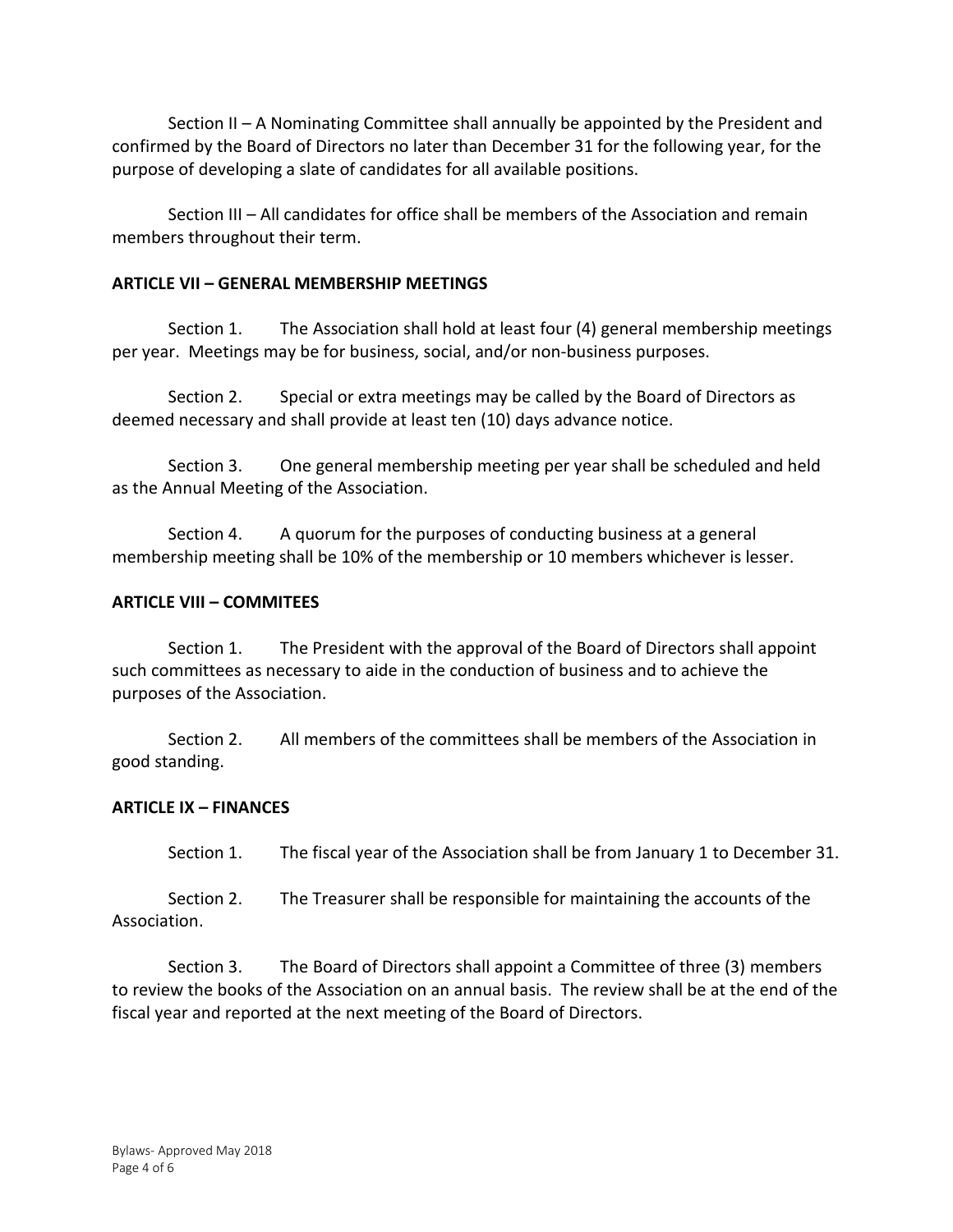## **ARTICLE X - RULES OF ORDER**

All points of order and parliamentary procedure shall be governed by the most recent edition of "Robert's Rules of Order."

## **ARTICLE XI – LIABILITY AND INDEMNIFICATION**

Section 1. Liability. Any person who serves as a Director, officer, employee, agent, or who serves on a committee or in any advisory capacity to the Foundation or the Board of Directors shall not be personally liable for monetary damages, fees, costs, expenses, or liability in any civil, administrative or other proceeding involving the person's good faith execution of his or her responsibilities on behalf of the Association, so long as the person was acting in good faith and within the scope of his or her official capacity. . The person shall not be entitled to these protections where they have acted outside of the scope of their duties and/or where their conduct constitutes self-dealing, willful misconduct, gross negligence, results in a conviction (including guilty plea, or plea of "no contest" ("nolo contendre") of a criminal statute or is an act which is intentionally injurious to the financial interests of the Foundation (for example, embezzlement, theft or material misrepresentation of financial information), as determined by a court of competent jurisdiction, administrative tribunal, arbitrator or other person or body with proper jurisdiction over a matter.

Section 2. Indemnity. Subject to Section 1, above, the Foundation shall indemnify a director, officer, employee, agent, committee member or any person in an advisory capacity to the Association or its Board of Directors who was or is a party, or is threatened to be made a party to any threatened, pending or completed action or suit against all judgments, damages, fines, costs, attorney's fees, court costs, investigative fees and any other costs, damages or fees incurred which are associated with the person's execution of their duties to the Association.

Section 3. Payment of Expenses. Expenses incurred by a director, officer, employee, agent, committee member or any other person in an advisory capacity to the Foundation or its Board of Directors in defending any action or proceedings against which indemnification may be made, shall be paid by the Foundation in advance of the final disposition of such action or proceeding upon receipt of a written undertaking, signed by the person seeking payment of expenses, to repay such amount if it shall ultimately be determined that he or she is not entitled to be indemnified by the Foundation.

Section 4. Former Directors/Successors/Assigns. The indemnification and advancement of expenses provided by, or granted pursuant to this Article, shall be applicable to all current and former Directors, officers, employees, agents, committee members or advisors to the Association or the Board of Directors, as well as their heirs, executors, and administrators only for actions taken by them in the good faith execution of their responsibilities on behalf of the Foundation.

Section 5. Funding/Insurance.The Foundation may pay for its indemnity/advancement of expenses obligations through either the creation of a fund which shall be under the control